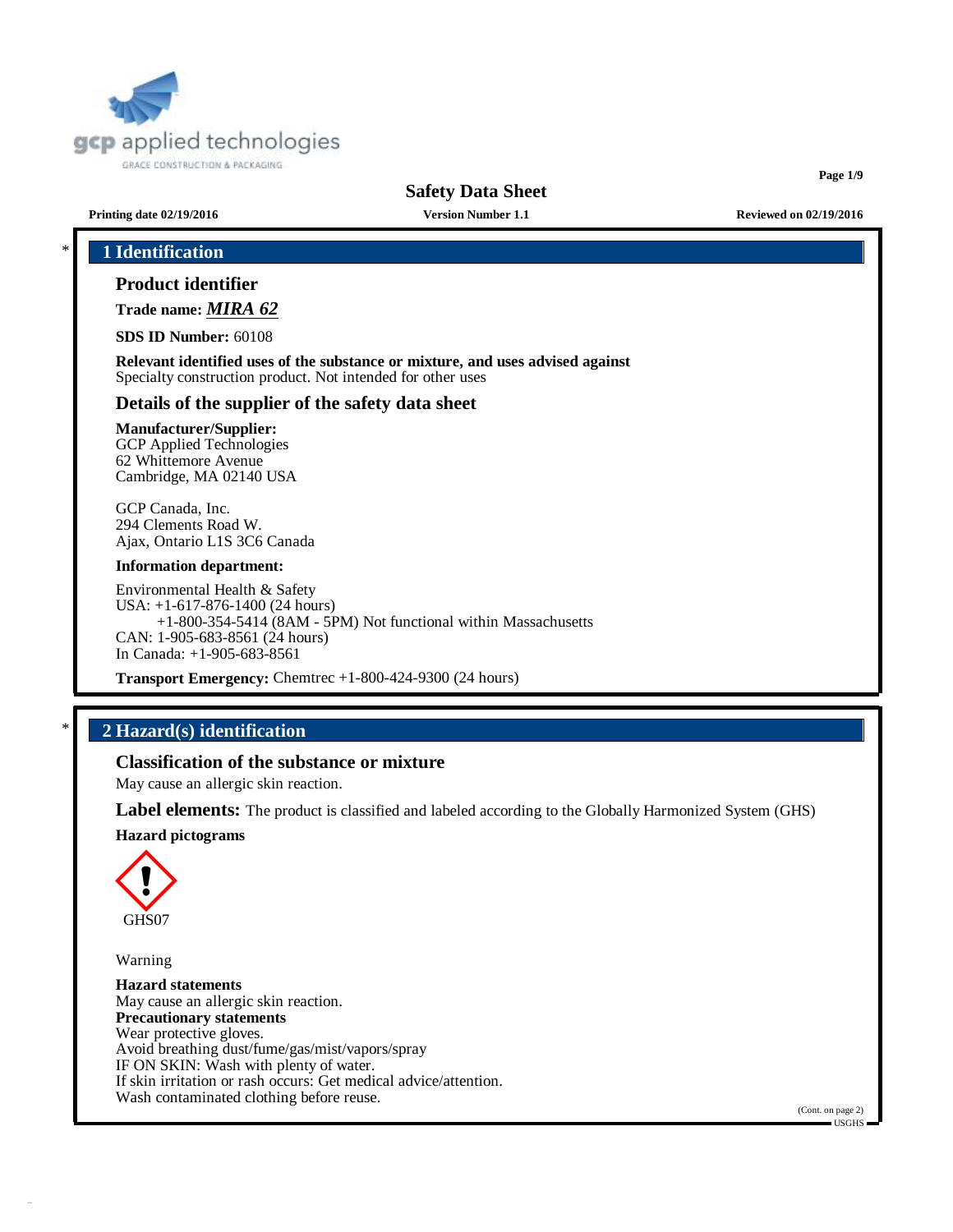**Printing date 02/19/2016 Version Number 1.1 Reviewed on 02/19/2016**

# **Trade name:** *MIRA 62*

Dispose of contents/container in accordance with local/regional/national/international regulations. **NFPA ratings (scale 0 - 4)**

1 1  $\overline{0}$ Health  $= 1$  $Fire = 1$ Reactivity  $= 0$ 

#### **HMIS-ratings (scale 0 - 4)**

 HEALTH FIRE **REACTIVITY** 0  $|2^*2|$ 1 Health  $=$  \*2  $Flammability = 1$ Reactivity  $= 0$ 

# **Other hazards**

**Results of PBT and vPvB assessment**

**PBT:** Not applicable. **vPvB:** Not applicable.

# \* **3 Composition/information on ingredients**

# **Chemical characterization: Mixtures**

**Description:** Mixture of the substances listed below with additional nonhazardous ingredients.

| <b>Hazardous components:</b> |                                                  |               |  |
|------------------------------|--------------------------------------------------|---------------|--|
|                              | 102-71-6 Triethanolamine                         | $1.0 - 2.0\%$ |  |
|                              | Proprietary Biocide - NJTSRN801416078            | $0.0 - 0.1\%$ |  |
|                              | 26172-55-4 5-chloro-2-methyl-2H-isothiazol-3-one | $0.0 - 0.1\%$ |  |
|                              |                                                  |               |  |

**Additional information:** For the wording of the listed hazard phrases refer to section 16.

# \* **4 First-aid measures**

# **Description of first aid measures**

## **General information:**

Get medical advice/attention if you feel unwell.

## **After inhalation:**

Supply fresh air. If required, provide artificial respiration. Keep patient warm. Consult doctor if symptoms persist.

#### **After skin contact:**

Immediately wash contaminated skin with soap or mild detergent and water. If this chemical soaks clothing, immediately remove clothing and wash skin.

## **After eye contact:**

Rinse opened eye for several minutes under running water.

Rinse cautiously with water for several minutes.

Seek immediate medical advice.

#### **After swallowing:**

Wash out mouth with water

Rinse mouth.

# (Cont. from page 1)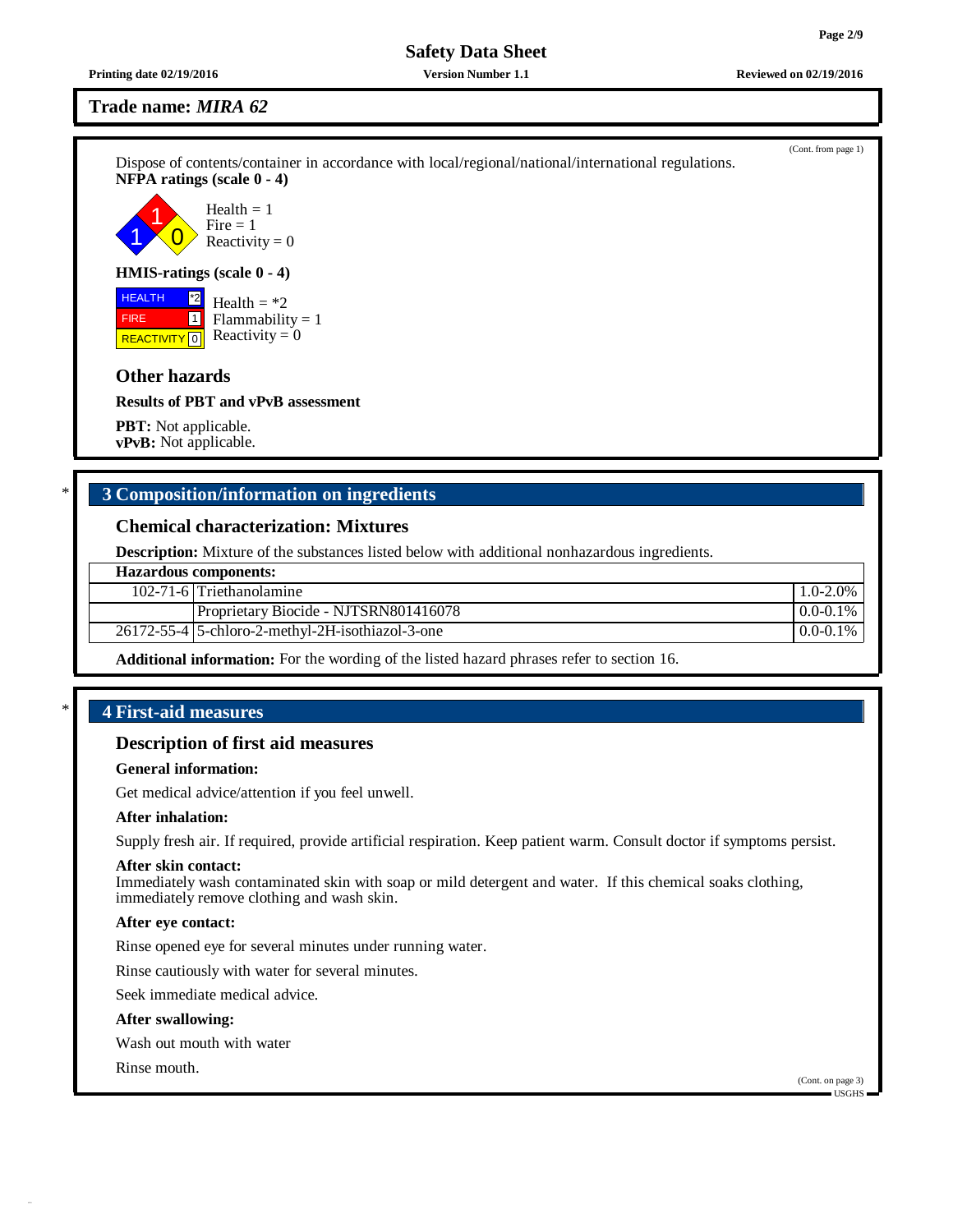**Printing date 02/19/2016 Version Number 1.1 Reviewed on 02/19/2016**

**Trade name:** *MIRA 62*

Do not induce vomiting; immediately call for medical help.

Never give anything by mouth to an unconscious person.

#### **Information for doctor:**

**Most important symptoms and effects, both acute and delayed** May cause sensitization by skin contact.

**Indication of any immediate medical attention and special treatment needed** No further relevant information available.

#### **5 Fire-fighting measures**

**Special hazards arising from the substance or mixture** No further relevant information available.

**Additional information** Collect contaminated fire fighting water separately. It must not enter the sewage system.

# **6 Accidental release measures**

## **Personal precautions, protective equipment and emergency procedures**

Wear protective equipment. Keep unprotected persons away.

## **Methods and material for containment and cleaning up:**

Contain and/or absorb spill with inert material (i.e. sand, vermiculite) then place in a suitable container.

Sweep up spilled product into receptacles.

Dispose contaminated material as waste according to section 13 of the SDS.

#### **Reference to other sections**

See Section 7 for information on safe handling.

See Section 8 for information on personal protection equipment.

See Section 13 for disposal information.

# **7 Handling and storage**

# **Handling:**

#### **Precautions for safe handling**

Open and handle receptacle with care.

Prevent formation of aerosols. Avoid contact with eyes, skin and clothing. Do not take internally. Practice good personal hygiene to avoid ingestion. Use only with adequate ventilation. Wash clothing before reuse. FOR PROFESSIONAL USE ONLY. KEEP OUT OF CHILDREN'S REACH.

**Information about protection against explosions and fires:** No special measures required.

#### **Conditions for safe storage, including any incompatibilities**

**Storage:**

**Information about storage in one common storage facility:** No special measures required.

(Cont. on page 4) USGHS

(Cont. from page 2)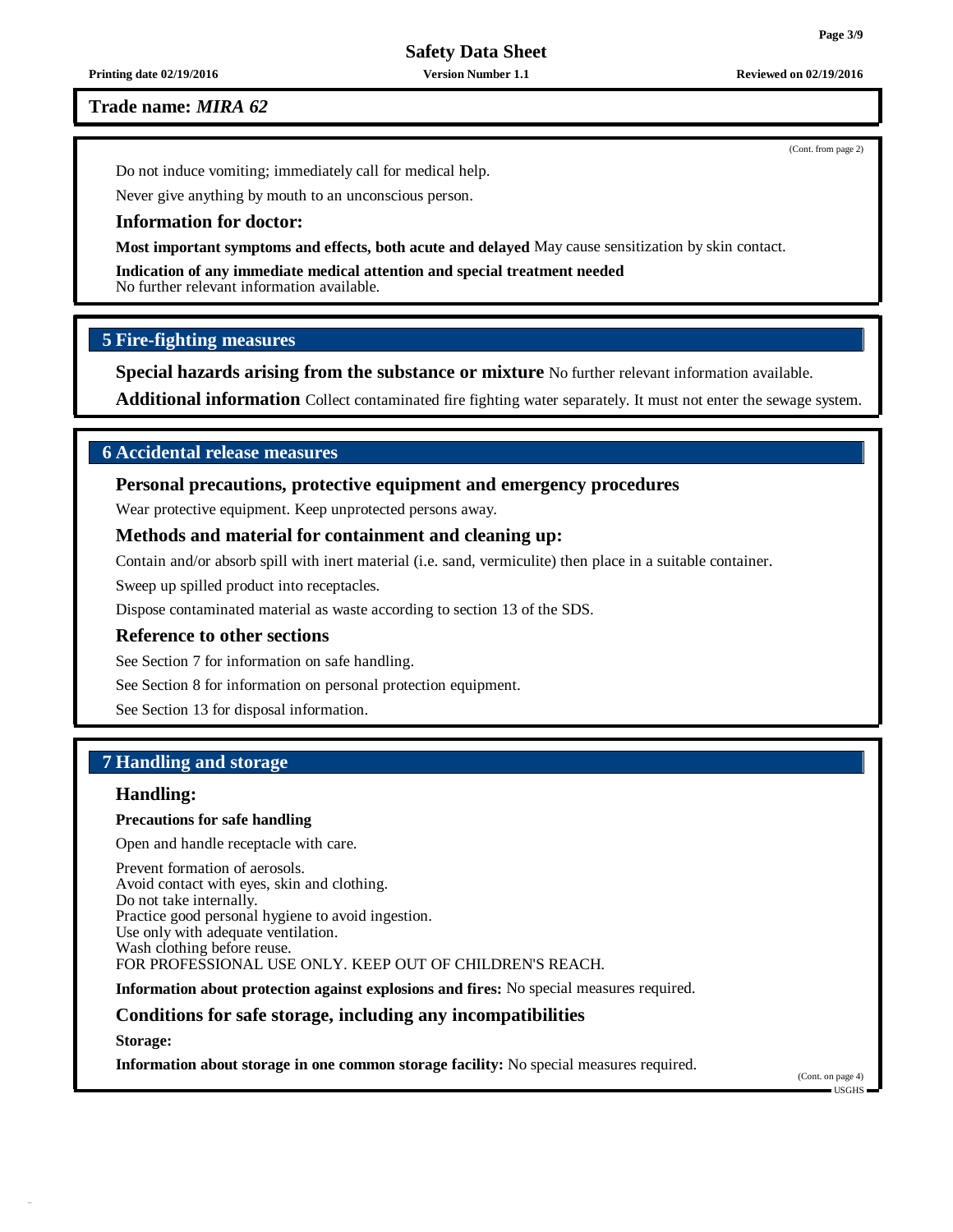#### **Printing date 02/19/2016 Version Number 1.1 Reviewed on 02/19/2016**

**Trade name:** *MIRA 62*

**Further information about storage conditions:** Keep receptacle tightly sealed.

**Specific end use(s)** No further relevant information available.

# \* **8 Exposure controls/personal protection**

**Additional information about design of technical systems:** No further data; see item 7.

## **Control parameters**

**Components with limit values that require monitoring at the workplace:**

**102-71-6 Triethanolamine**

TLV (USA) Long-term value: 5 mg/m<sup>3</sup>

**Additional information:** The lists that were valid during the creation were used as basis.

## **Exposure controls**

**Personal protective equipment:**

**General protective and hygienic measures:**

Avoid contact with the eyes and skin.

The usual precautionary measures for handling chemicals should be followed.

#### **Breathing equipment:**

Respiratory protection is not normally required. However, a chemical cartridge respirator with organic vapor cartridge and a prefilter for dusts/mists is required at or above the applicable exposure limits (consult exposure guidelines). If no limits exist, use an approved respirator whenever a vapor or mist is generated or if respiratory irritation occurs. Supplied air respirator (SCBA) is required at exposure levels above the capabilities of a chemical cartridge respirator.

Control exposure to ingredients with workplace control parameters if mentioned above. If no ingredients are listed, respiratory protection is generally not required.

If exposure limits are listed and may be exceeded, use approved respiratory protective equipment and filter type appropriate for the listed ingredients. (NIOSH, CEN, etc.).

#### **Protection of hands:**

Gloves should be worn to prevent skin contact and should be impermeable and resistant to the product. Rubber or other impervious gloves should be worn to prevent skin contact.

#### **Material of gloves**

Gloves should be worn to prevent skin contact and should be impermeable and resistant to the product.

#### **Eye protection:**



Safety glasses with side shield protection.

Safety glasses with side shields should be worn to prevent contact due to splashing. Under high vapor mist concentrations, tightly sealed goggles should be worn.



A face shield should also be worn if there is potential exposure to splash or spray.

#### **Body protection:**

Protective work clothing

(Cont. on page 5) USGHS

(Cont. from page 3)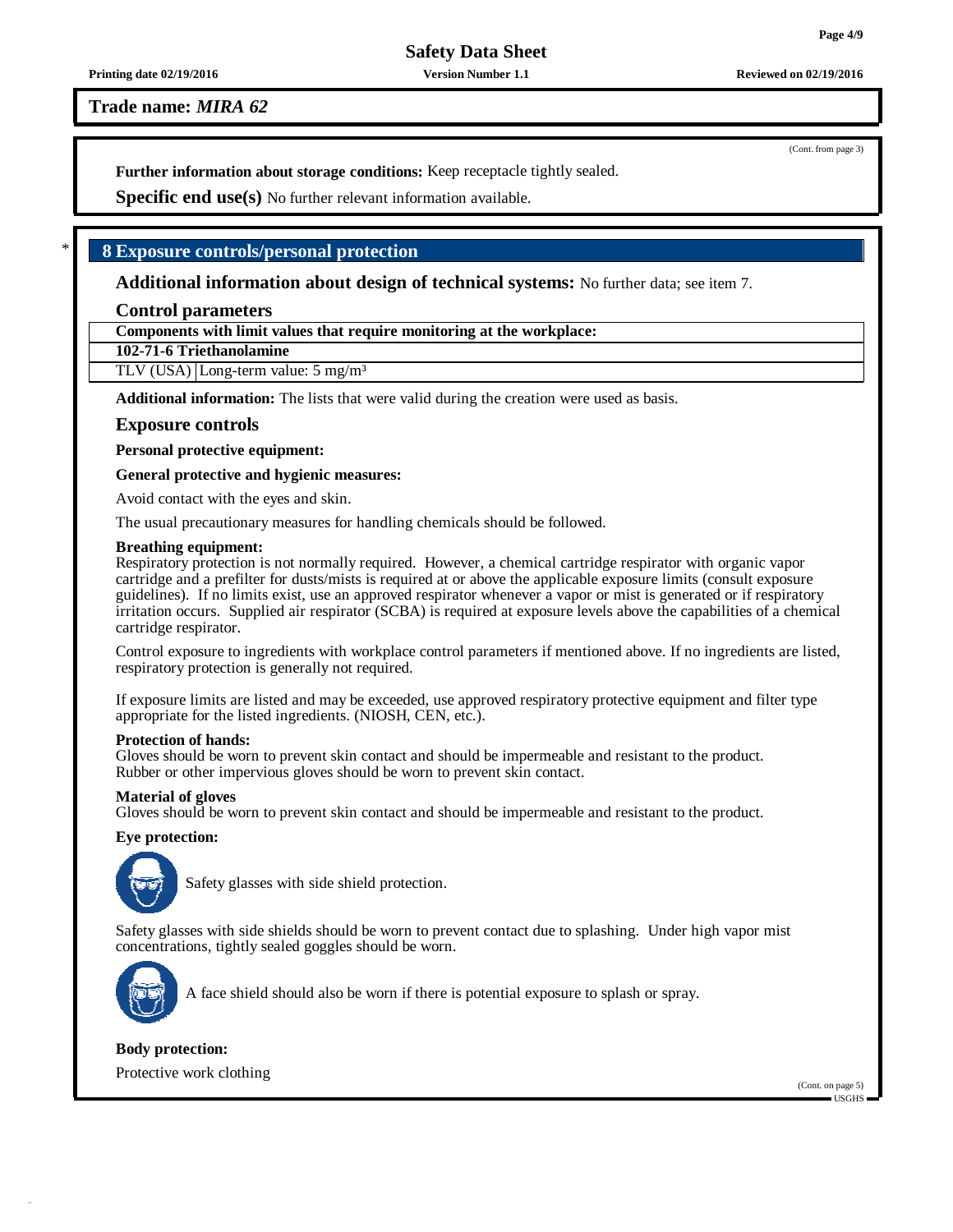# **Trade name:** *MIRA 62*

Use personal protective equipment as required.

Take off contaminated clothing.

| <b>9 Physical and chemical properties</b>                                                                                       |                                                                                                         |  |  |  |
|---------------------------------------------------------------------------------------------------------------------------------|---------------------------------------------------------------------------------------------------------|--|--|--|
| Information on basic physical and chemical properties                                                                           |                                                                                                         |  |  |  |
| <b>General Information</b><br>Appearance:<br>Form:<br>Color:<br>Odor:<br>Odor threshold:                                        | Liquid<br>According to product specification<br>Characteristic<br>Not determined.                       |  |  |  |
| pH-value $(\sim)$ at 20 °C (68 °F):                                                                                             | 5                                                                                                       |  |  |  |
| <b>Change in condition</b><br><b>Melting point/Melting range:</b><br><b>Boiling point/Boiling range:</b><br><b>Flash point:</b> | Undetermined.<br>Undetermined.<br>Not applicable.                                                       |  |  |  |
| <b>Flammability (solid, gaseous):</b>                                                                                           | Not applicable.                                                                                         |  |  |  |
| <b>Decomposition temperature:</b><br>Auto igniting:<br>Danger of explosion:                                                     | Not determined.<br>Product is not selfigniting.<br>Product does not present an explosion hazard.        |  |  |  |
| <b>Explosion limits:</b><br>Lower:<br><b>Upper:</b><br><b>VOC Content (max):</b>                                                | Not determined.<br>Not determined.<br>Not determined.                                                   |  |  |  |
| Vapor pressure:<br>Density: (~) at 20 °C (68 °F)<br><b>Relative density</b><br><b>Vapor density</b><br><b>Evaporation rate</b>  | Not determined.<br>1.1 $g/cm^3$ (9.18 lbs/gal)<br>Not determined.<br>Not determined.<br>Not determined. |  |  |  |
| Solubility in / Miscibility with<br>Water:                                                                                      | Not miscible or difficult to mix.                                                                       |  |  |  |
| Partition coefficient (n-octanol/water): Not determined.                                                                        |                                                                                                         |  |  |  |
| <b>Viscosity:</b><br>Dynamic:<br>Kinematic:<br>Molecular weight                                                                 | Not determined.<br>Not determined.<br>Not applicable.                                                   |  |  |  |
| <b>Other information</b>                                                                                                        | No further relevant information available.                                                              |  |  |  |

# \* **10 Stability and reactivity**

**Reactivity** Stable under normal conditions.

**Chemical stability**

**Thermal decomposition:** No decomposition if used according to specifications.

**Conditions to avoid** No further relevant information available.

(Cont. on page 6) USGHS

(Cont. from page 4)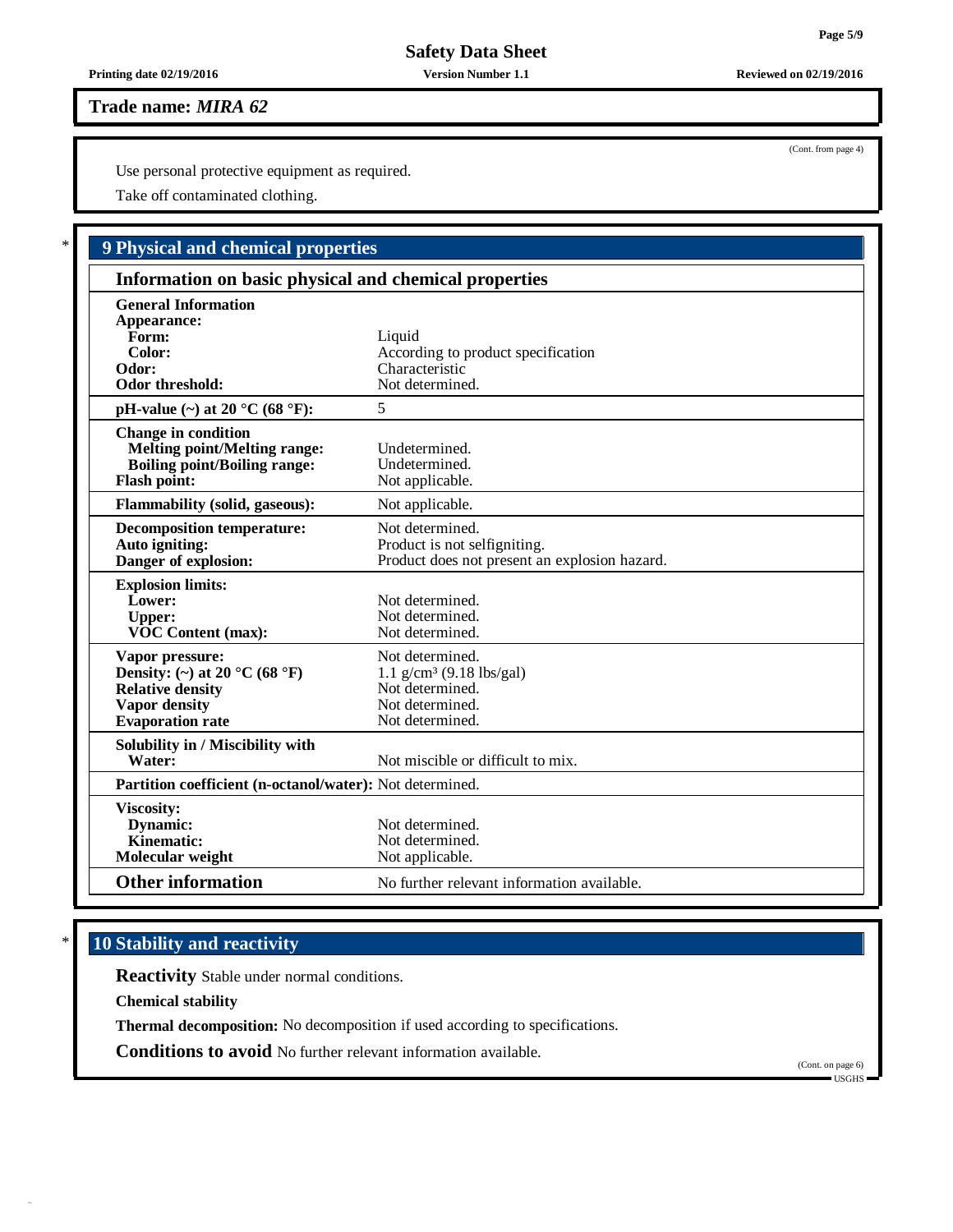**Trade name:** *MIRA 62*

**Incompatible materials:** No further relevant information available.

**Hazardous decomposition products:** Carbon monoxide and carbon dioxide

**Additional information:** See section 7 for information on handling, storage and conditions to be avoided.

# \* **11 Toxicological information**

# **Information on toxicological effects**

**Acute toxicity:**

| LD/LC50 values relevant for classification: |      |                                                |  |  |  |  |
|---------------------------------------------|------|------------------------------------------------|--|--|--|--|
| 102-71-6 Triethanolamine                    |      |                                                |  |  |  |  |
| Oral                                        | LD50 | 5300 mg/kg (guinea pig)                        |  |  |  |  |
|                                             |      | $6400$ mg/kg (rat - male)                      |  |  |  |  |
| Dermal LD50                                 |      | $>10000$ mg/kg (rabbit)                        |  |  |  |  |
|                                             |      | LC50, 96h $ 11800 \text{ mg}/1 \text{ (fish)}$ |  |  |  |  |
| Proprietary Biocide - NJTSRN801416078       |      |                                                |  |  |  |  |
| Oral                                        | LD50 | $305 \text{ mg/kg}$ (rat)                      |  |  |  |  |
| Dermal LD50                                 |      | $>2000$ mg/kg (rat)                            |  |  |  |  |
|                                             |      | LC50, 96h $ 41.2 \text{ mg/l}$ (rainbow trout) |  |  |  |  |

### **Primary irritant effect:**

**on the skin:** No irritating effect expected

**on the eye:** No irritating effect expected

**inhalation:** No irritating effect expected

**Sensitization:** Sensitization possible through skin contact.

# **Additional toxicological information:**

**102-71-6 Triethanolamine**

NOEC/NOEL 16 mg/l (crustaceans) (Chronic NOEC)

**Carcinogenic categories**

**IARC (International Agency for Research on Cancer) Human Carcinogenicity:**

**Group 1- Positive, Group 2A- Probable, Group 2B- Possible, Group 3- Not Classifiable**

102-71-6 Triethanolamine 3

**NTP (National Toxicology Program)**

**K–Known to be carcinogenic, R–May reasonably be anticipated to be carcinogenic**

None of the ingredients is listed.

**OSHA-Ca (Occupational Safety & Health Administration)**

None of the ingredients is listed.

# \* **12 Ecological information**

**Toxicity**

**Aquatic toxicity:**

**102-71-6 Triethanolamine**

EC50, 48h  $\vert$  609.88 mg/l (daphnia magna)

EC50,  $72h$  512 mg/l (algae)

(Cont. on page)

USGHS

(Cont. from page 5)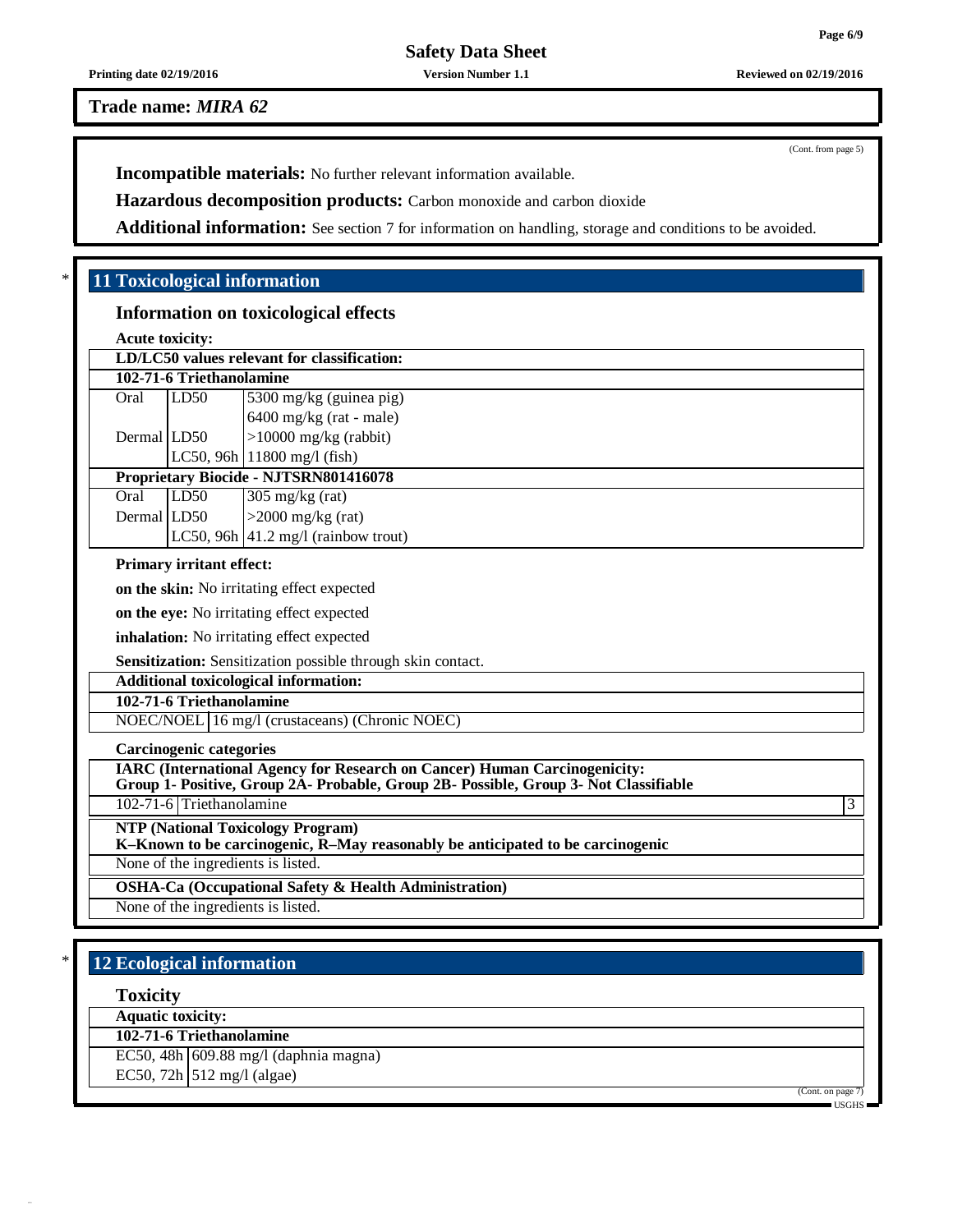# **Trade name:** *MIRA 62*

# **Proprietary Biocide - NJTSRN801416078**

EC50, 48h 1.4 mg/l (daphnia magna)

EC50, 72h  $\vert$  0.4 mg/l (algae)

**Persistence and degradability** No further relevant information available.

#### **Behavior in environmental systems:**

**Bioaccumulative potential** No further relevant information available.

**Mobility in soil** No further relevant information available.

## **Additional ecological information:**

**General notes:** Not known to be hazardous to water.

# **Results of PBT and vPvB assessment**

**PBT:** Not applicable. **vPvB:** Not applicable.

**Other adverse effects** No further relevant information available.

# \* **13 Disposal considerations**

**Waste treatment methods** Comply with Federal, State and local regulations.

# **Recommendation:**



Must not be disposed of together with household garbage. Do not allow product to reach sewage system.

# **Uncleaned packagings:**

**Recommendation:** Disposal must be made according to official regulations.

| <b>UN-Number</b>                                          |                 |
|-----------------------------------------------------------|-----------------|
| DOT, ADR, ADN, IMDG, IATA                                 | Not applicable. |
| UN proper shipping name<br>DOT, ADR, ADN, IMDG, IATA      | Not applicable. |
| <b>Transport hazard class(es)</b>                         |                 |
| DOT, ADR, ADN, IMDG, IATA<br><b>Class</b>                 | Not applicable. |
| <b>Packing group</b><br>DOT, ADR, IMDG, IATA              | Not applicable. |
| <b>Environmental hazards:</b><br><b>Marine pollutant:</b> | N <sub>0</sub>  |
| <b>Special precautions for user</b>                       | Not applicable. |

(Cont. from page 6)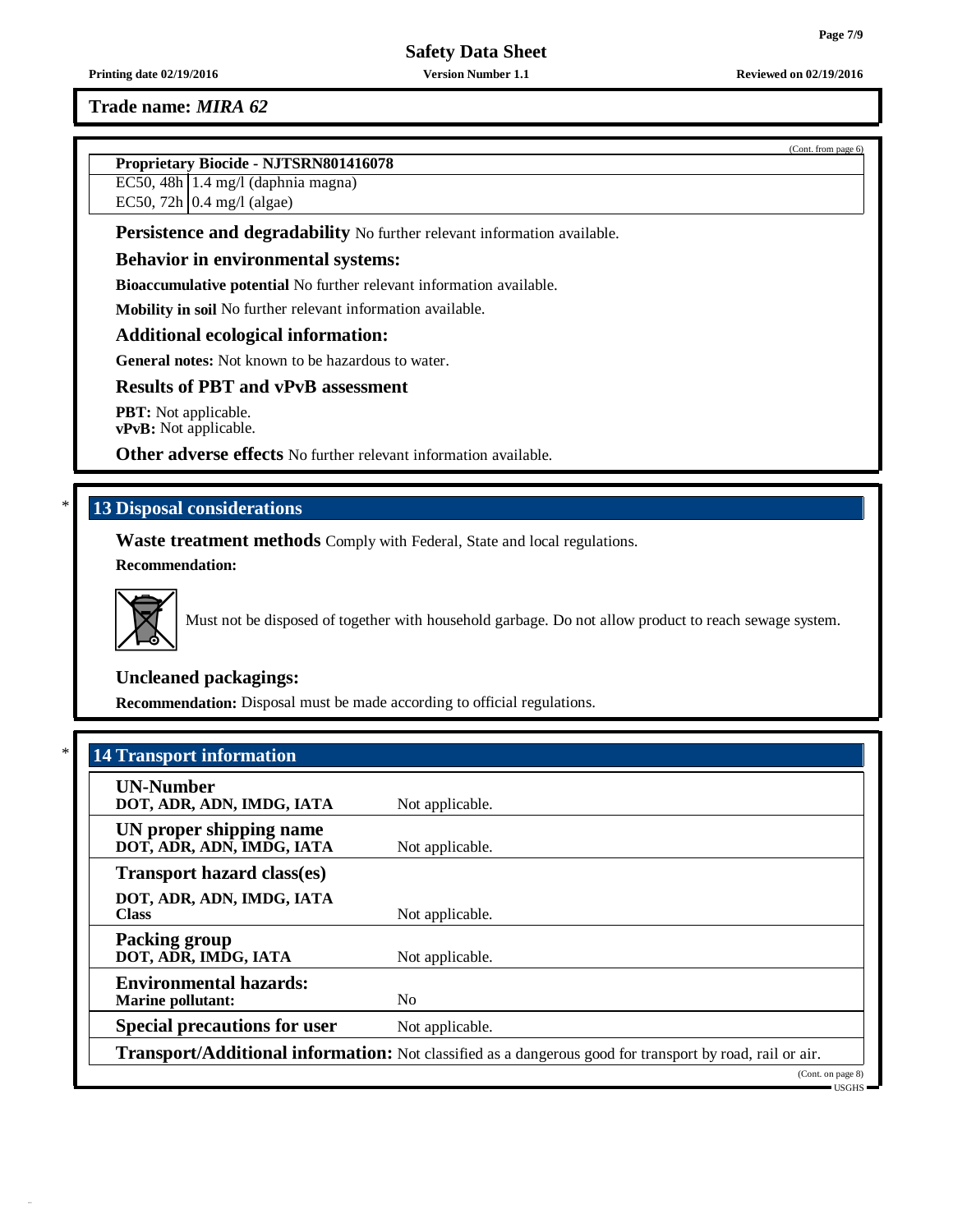**Printing date 02/19/2016 Version Number 1.1 Reviewed on 02/19/2016**

**Trade name:** *MIRA 62*

**DOT**

**Remarks:** Not Regulated.

**UN** "Model **Regulation":** Not applicable.

# \* **15 Regulatory information**

| <b>SARA (Superfund Amendments and Reauthorization Act)</b> |
|------------------------------------------------------------|
| Section 302/304 (extremely hazardous substances):          |

None of the ingredients is listed.

**Section 313 Reportable Ingredients (Chemicals present below reporting threshold are exempt):**

None of the ingredients is listed.

## **SARA Section 312/Tier I & II Hazard Categories:**

| Health Delayed (chronic) | Yes          |
|--------------------------|--------------|
| Health Immediate (acute) | Yes          |
| Flammable                | No           |
| Reactive                 | No           |
| Pressure                 | $N_{\Omega}$ |

#### **North America Chemical Inventory Status**

**TSCA (Toxic Substances Control Act - United States):**

All ingredients are listed or exempt from listing unless otherwise noted below.

## **CEPA (Canadian DSL):**

All ingredients are listed or exempt from listing unless otherwise noted below.

#### **Right to Know Ingredient Disclosure**

8029-43-4 Corn syrup

Proprietary Polyacrylate Copolymer - NJ801416030

527-07-1 Sodium gluconate

7732-18-5 Water

#### **California Proposition 65**

**Chemicals known to cause cancer:**

None of the ingredients is listed.

**Chemicals known to cause reproductive toxicity for females:**

None of the ingredients is listed.

**Chemicals known to cause reproductive toxicity for males:**

None of the ingredients is listed.

**Chemicals known to cause developmental toxicity:**

None of the ingredients is listed.

#### **Carcinogenicity Categories**

**EPA (Environmental Protection Agency)**

None of the ingredients is listed.

**TLV-ACGIH (THE American Conference of Governmental Industrial Hygienists)**

**Human Carcinogen - A1 Confirmed, A2 Suspected, A3 Unknown Relevance, A4 Not Classifiable**

Triethanolamine and the state of the state of the state of the state of the state of the state of the state of the state of the state of the state of the state of the state of the state of the state of the state of the sta

**NIOSH-Cancer (National Institute for Occupational Safety and Health)**

None of the ingredients is listed.

(Cont. on page 9) USGHS

(Cont. from page 7)